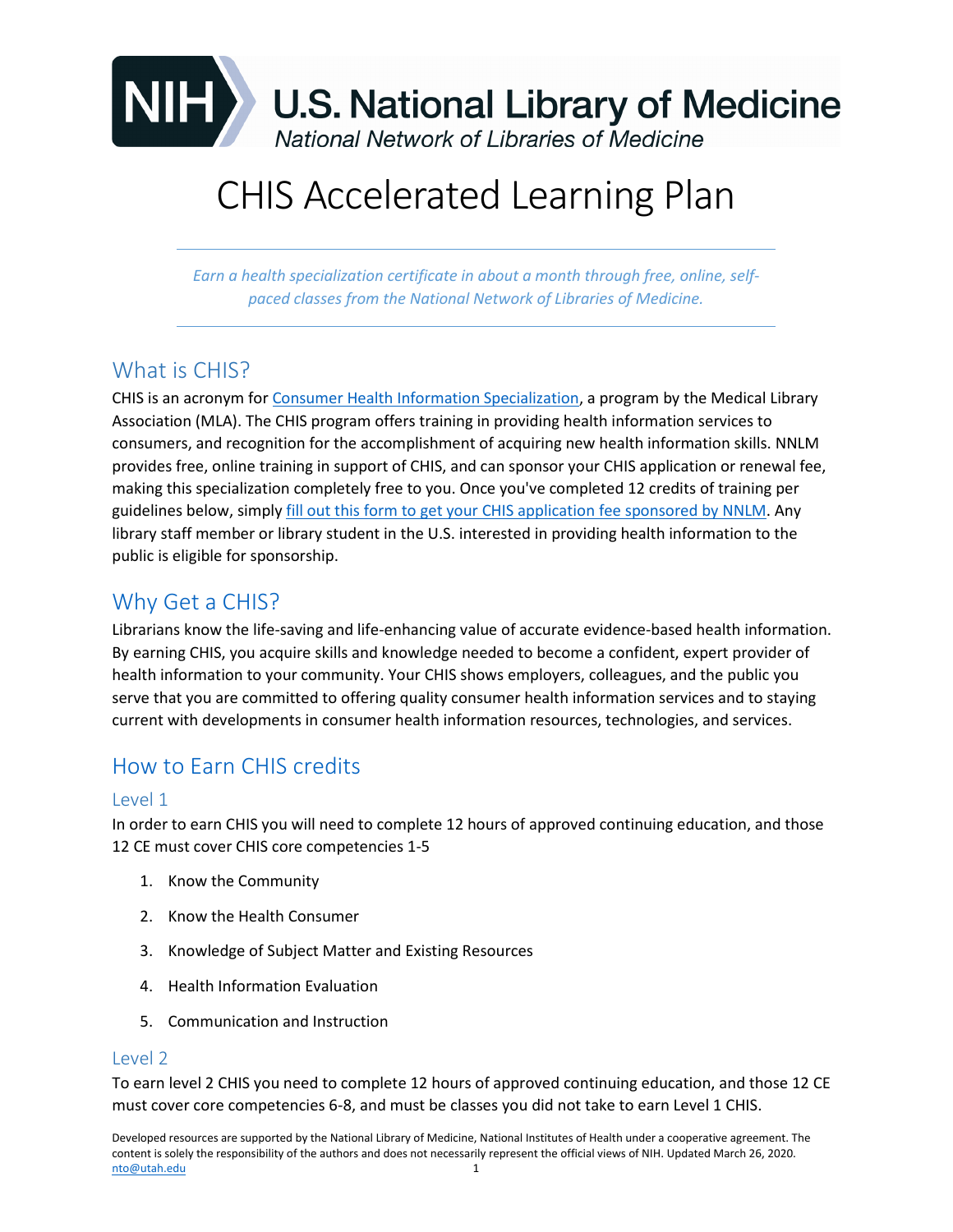![](_page_1_Picture_0.jpeg)

- 6. Literacy and Health Literacy
- 7. Technology and Health
- 8. Ethical and Legal Issues

You can see a [grid of classes](https://www.mlanet.org/p/cm/ld/fid=494) and their competencies, and levels on the MLA website.

## Accelerated Learning Plan

You Need 12 credits to get a CHIS certificate.

To get CHIS in one month follow this suggested plan.

- First, create an nnlm.gov account and register for NNLM classes.
	- o Step by Step Directions (pdf): [http://lor.nnlm.gov/op/op.Download\\_Share.php?documentid=611](http://lor.nnlm.gov/op/op.Download_Share.php?documentid=611)
- Once you have finished a class, claim CE on Medlib-ed.org.
	- o Step by Step Directions (pdf): [http://lor.nnlm.gov/op/op.Download\\_Share.php?documentid=921](http://lor.nnlm.gov/op/op.Download_Share.php?documentid=921)
- Track your progress on this grid
	- o Grid of all CHIS classes (docx): <https://www.mlanet.org/d/do/17218>
- When you have taken all 12 credits, request NNLM sponsorship of the CHIS application fee.
	- o <https://nnlm.gov/gmr/funding/chis-sponsorship>

#### Level 1 Path

Take an asynchronous, self-paced, 4 week online class

• [Beyond an Apple a Day](https://nnlm.gov/class/beyond-apple-providing-consumer-health-information-your-library/23699) (Apr 1-29) = 4 credits

#### AND/OR

[Beyond the Binary](https://nnlm.gov/class/beyond-binary-health-resources-sexual-and-gender-minorities/23701) (Apr 17-May 15 – registration opens April 1) = 4 credits

Take these on-demand, online classes:

- [Introduction to Health Reference : Ethics and Best Practices](https://nnlm.gov/class/introduction-health-reference-ethics-and-best-practices-demand/20801) on demand = 4 credits
- [MedlinePlus for Public Librarians on demand](https://nnlm.gov/class/medlineplus-public-librarians/16469) = 1 credit
- [PubMed Essentials 2020 on demand](https://nnlm.gov/class/pubmed-essentials-2020-demand/23191) = 1 credit
- [Serving Diverse Communities on demand](https://nnlm.gov/classes/serving-diverse-communities) = 3 credits, can be taken independently
	- 1. [Accessing Health Information in Multiple Languages](https://nnlm.gov/class/serving-diverse-communities-accessing-health-information-multiple-languages/8320)
	- 2. [Building Cultural Competence and Humility into the Workplace](https://nnlm.gov/class/serving-diverse-communities-building-cultural-competence-and-humility-workplace/8880)
	- 3. [Finding Data on Health Disparities](https://nnlm.gov/class/serving-diverse-communities-finding-data-health-disparities/8321)